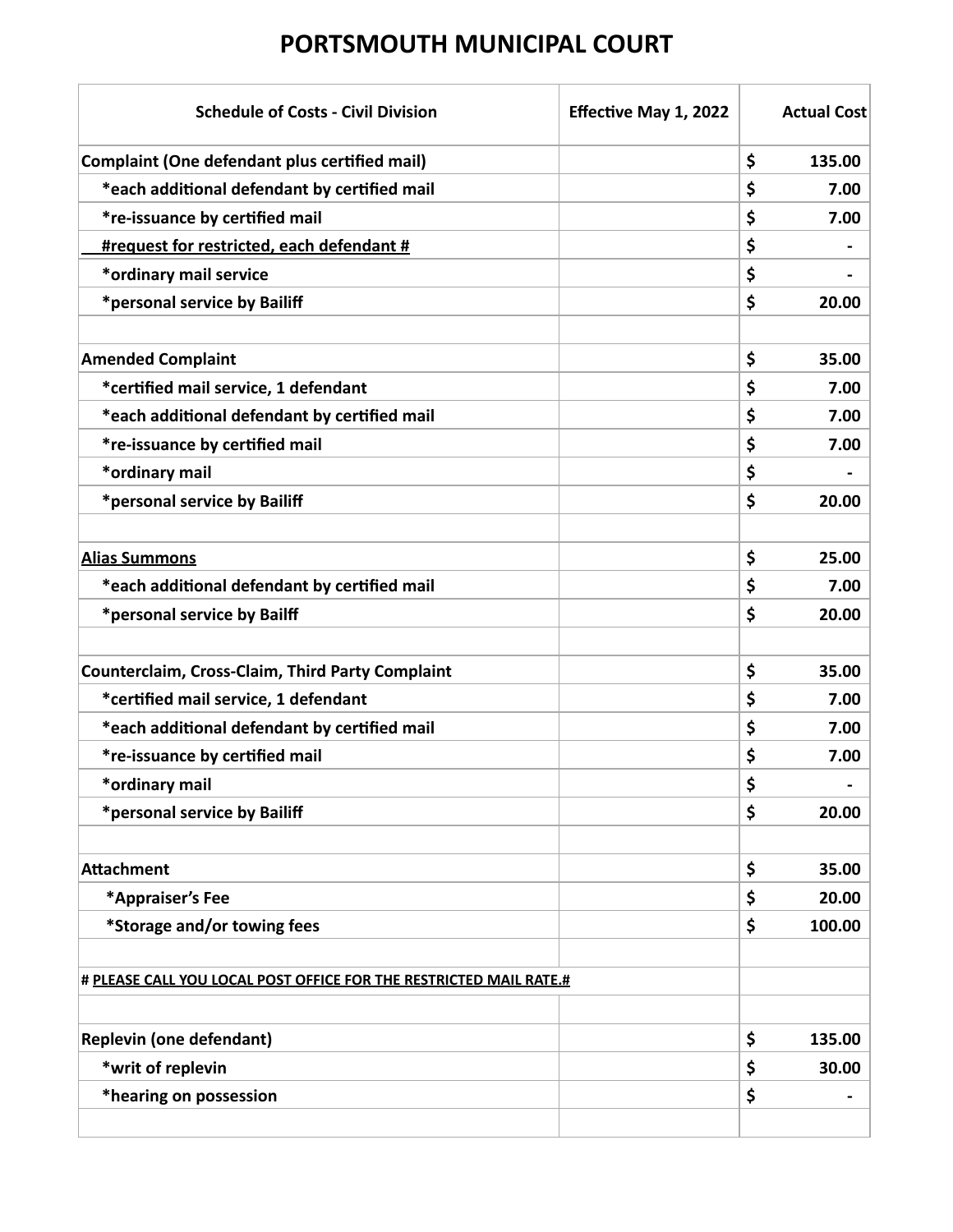| <b>Execution</b>                                          |                   | \$<br>30.00  |
|-----------------------------------------------------------|-------------------|--------------|
| *storage and/or towing fees                               | <b>Deposit of</b> | 100.00<br>\$ |
| *order of sale                                            |                   | \$<br>10.00  |
| *notice of sale                                           | <b>Deposit of</b> | \$<br>175.00 |
|                                                           |                   |              |
| <b>Forcible Entry &amp; Detainer</b>                      |                   | \$<br>135.00 |
| *service by Bailiff, regular mail, certified included     |                   | \$           |
| * write of restitution                                    |                   | \$<br>30.00  |
|                                                           |                   |              |
| <b>Bureau of Motor Vehicles Appeals</b>                   |                   |              |
| *Out of state O.V.I.                                      |                   | \$<br>125.00 |
|                                                           |                   |              |
| <b>Small Claim</b>                                        |                   | \$<br>95.00  |
| *includes certified mail for 1 defendant                  |                   | \$           |
| *each additional defendant by certified mail              |                   | \$<br>7.00   |
| *Bailiff service                                          |                   | \$<br>20.00  |
|                                                           |                   |              |
| <b>Small Claim Counterclaim</b>                           |                   | \$<br>47.00  |
| *includes certified mail for 1 defendant                  |                   | \$           |
| *each additional defendant by certified mail              |                   | \$<br>7.00   |
| *Bailiff service                                          |                   | \$<br>20.00  |
|                                                           |                   |              |
| <b>Wage Garnishment</b>                                   |                   | \$<br>105.00 |
|                                                           |                   |              |
| <b>Bank Garnishment</b>                                   |                   | \$<br>105.00 |
| *check or money order made payable to bank                |                   | \$<br>1.00   |
|                                                           |                   |              |
| <b>Notice by Publication</b>                              |                   | \$<br>325.00 |
| *costs are actual expenses of publication                 |                   |              |
|                                                           |                   |              |
| <b>Jury Demand</b>                                        |                   | \$<br>875.00 |
| *due at time of filing demand or no later than 5 business |                   |              |
| days prior to pre-trial date                              |                   |              |
|                                                           |                   |              |
| <b>Judgment Debtor Examination</b>                        |                   | \$<br>50.00  |
| *includes Bailiff service                                 |                   | \$           |
| *for certified mail, each defendant                       |                   | \$<br>7.00   |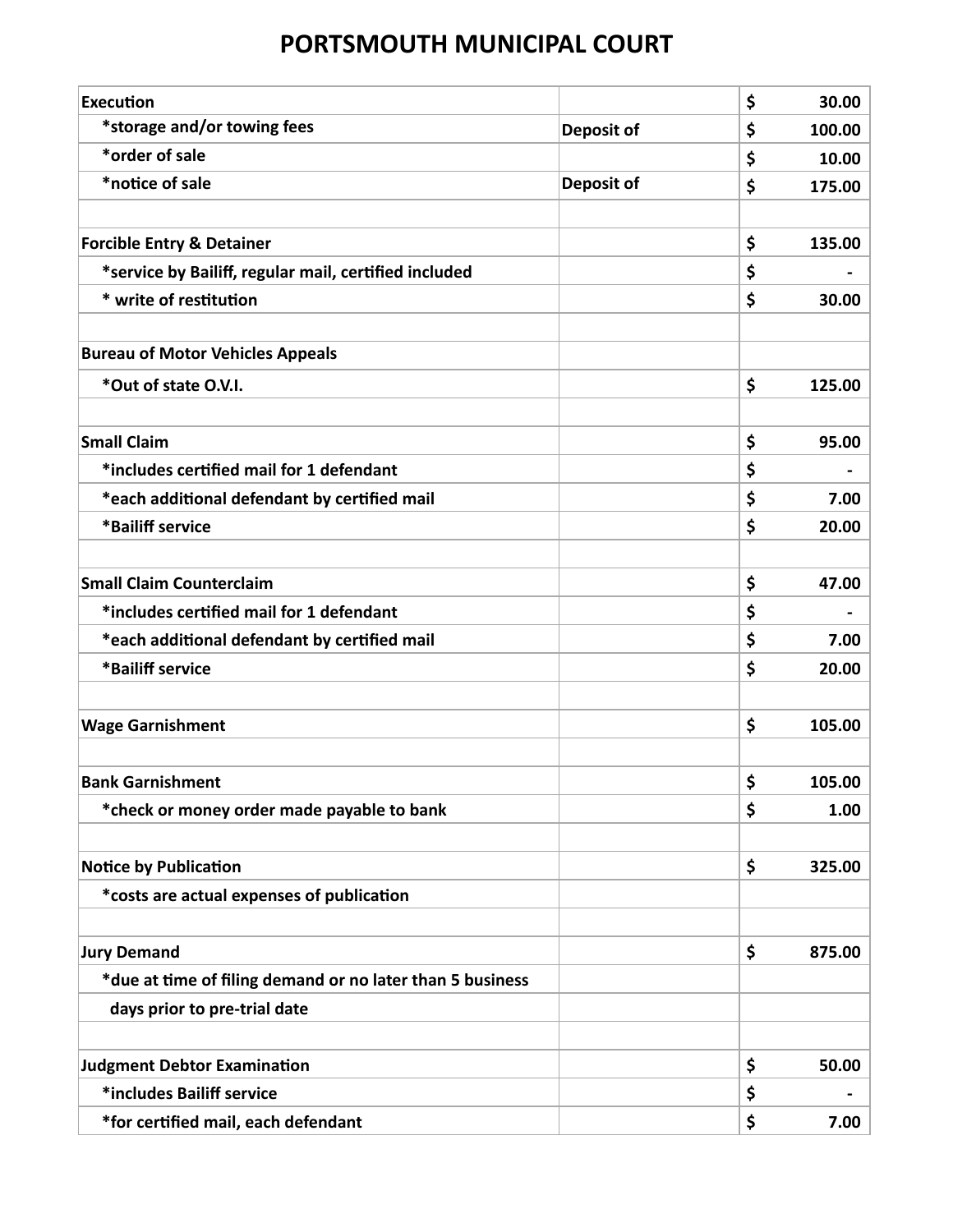| Subpoena                                                       | \$ | 17.00  |
|----------------------------------------------------------------|----|--------|
| *paid to witness (must file 72 hrs. prior to hearing date)     | \$ |        |
| *Bailiff service, each witness                                 | \$ | 10.00  |
|                                                                |    |        |
| <b>Subpoena Duces Tecum</b>                                    | \$ | 20.00  |
| *paid to witness (must file 72 hrs. prior to hearing date)     | \$ |        |
| *Bailiff service, each witness                                 | \$ | 10.00  |
|                                                                |    |        |
| <b>Certificate of Judgment</b>                                 | \$ | 10.00  |
| *for purposes of lien attachment/transfer                      |    |        |
|                                                                |    |        |
| <b>Certificate of Judgement to BMV</b>                         | \$ | 17.00  |
|                                                                |    |        |
| <b>Transfer of Judgment to this Court</b>                      | \$ | 75.00  |
|                                                                |    |        |
| <b>Transfer of Case to Another Court</b>                       | \$ | 30.00  |
| *plus filing fee for required transferred Court if individual  |    |        |
| does not file themselves                                       |    |        |
|                                                                |    |        |
| Motion to Vacate, Modify, or Revive Judgment                   | \$ | 35.00  |
| *certified mail service, 1 defendant                           | \$ | 7.00   |
| *each additional defendant by certified mail                   | \$ | 7.00   |
|                                                                |    |        |
| <b>Motion to Transfer Small Claim to Regular Civil Docket</b>  | \$ | 50.00  |
| *(Non-Refundable)                                              |    |        |
|                                                                |    |        |
| <b>Notice of Appeal</b>                                        | \$ | 125.00 |
| *payment of filing of appeal with Clerk of Court               |    |        |
| *transcript request to Court Reporter requesting party         |    |        |
|                                                                |    |        |
| <b>Landlord-Tenant Rent Escrow Actions</b>                     | \$ |        |
| *no charge for filing, must deposit rental amount              |    |        |
|                                                                |    |        |
| Sheriff Service, Must contact Sheriff Department (740)354-7566 |    |        |
|                                                                |    |        |
| <b>Exemplified Copy</b>                                        | \$ | 5.00   |